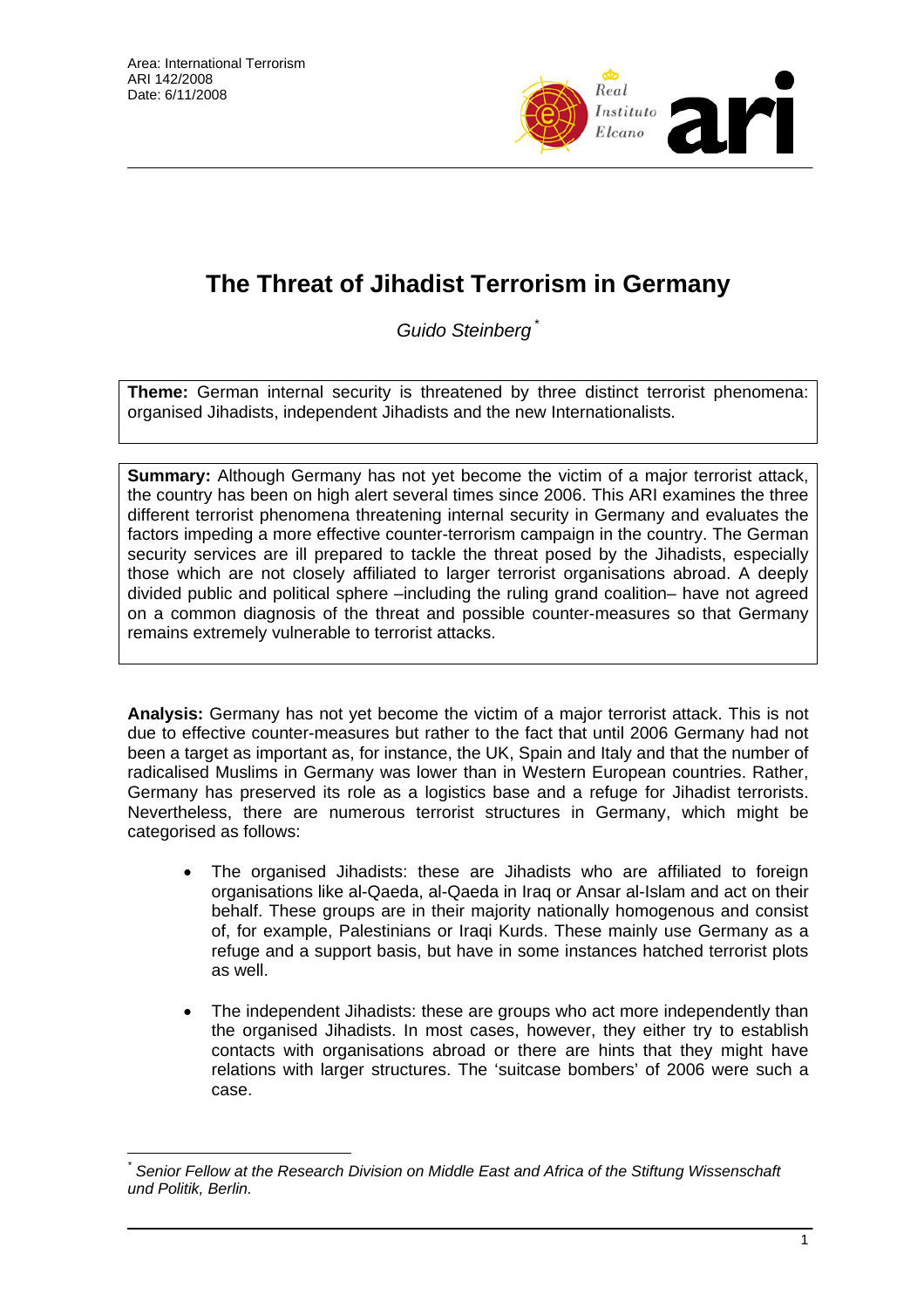

• The new Internationalists: these are members of German Jihadist groups who are mainly of Turkish and Kurdish origin, but have built a truly transnational network in conjunction with al-Qaeda and Uzbek groups in Pakistan and Turkey.

While the organised Jihadists have been most active in Germany in the first years after 2001, many of them were prosecuted and/or remain under surveillance. The independent Jihadists have been a new phenomenon which only emerged from 2005. The biggest threat, however, has emerged with the Turkish-Kurdish internationalists. These form a loosely connected group of several dozen activists, most of whom went to Pakistan to receive training in a camp of the Uzbek Islamic Jihad Union and planned to attack American targets in Germany in the autumn of 2007. The German security services have still not found the means to effectively control their activities.

#### *The Organised Jihadists*

For some five years after the 11 September attacks, Germany mainly remained a logistical base and a refuge for Jihadist terrorists. Due to various legal loopholes, Germany was an almost perfect haven for organisations like al-Qaeda to establish logistics and financing networks. Although it was a coincidence that the pilots of the 9/11 plot were studying at German universities when they first went to join al-Qaeda in Afghanistan, Germany proved well suited as a base of operations from which to organise the attacks on the US.

In the following years, other groups and cells affiliated to larger terrorist organisations were arrested and brought to trial. Although most focused on logistics, some were on the verge of plotting attacks, suggesting the potential threat emanating from these groups. Mirroring the internal structure of al-Qaeda and the Jihadist movement in general, these were often nationally or regionally homogenous, ie, the Iraqi Kurds, the Palestinians and the North Africans each had their own groups. The 'core al-Qaeda' –the organisation built by Osama bin Laden and Aiman al-Zawahiri around their Saudi-Arabian, Yemeni, and Egyptian supporters– has never had a presence in Germany.

When in late 2001 the German government decided to fight foreign terrorist organisations on German soil more aggressively, most of their structures were damaged. The most dangerous of these was called the 'Abu Ali' or 'Tawhid group'. It was named after its head, the Palestinian Muhammad Abu Dhess, or Abu Ali, and operated in the Ruhr region in the Western part of the country. The group of close to a dozen mainly Palestinian and Jordanian members was part of the larger Tawhid ('Monotheism') organisation, which was founded and led by the Jordanian Abu Musab al-Zarqawi (1966-2006) and was later renamed al-Qaeda in Mesopotamia. In Germany, the group mainly forged travel documents, collected money and facilitated travel movements for the wider organisation. However, its members were arrested in April 2002, shortly after Zarqawi had personally ordered an attack, which most likely would have targeted a discotheque in Düsseldorf and an unknown Jewish institution in Berlin.

A second example of Jihadists closely affiliated to an organisation are the Iraqi Kurds of Ansar al-Islam ('Helpers of Islam'). This group was founded in the late 1990s in the Kurdish autonomous zone in northern Iraq and changed its name several times. It initially fought the Kurdish parties ruling in the region, but broadened its strategy from 2003. After the US-British invasion, the organisation increasingly recruited Arab Iraqis and spread its activities to central Iraq, where it fought the invaders and the new Iraqi state. While it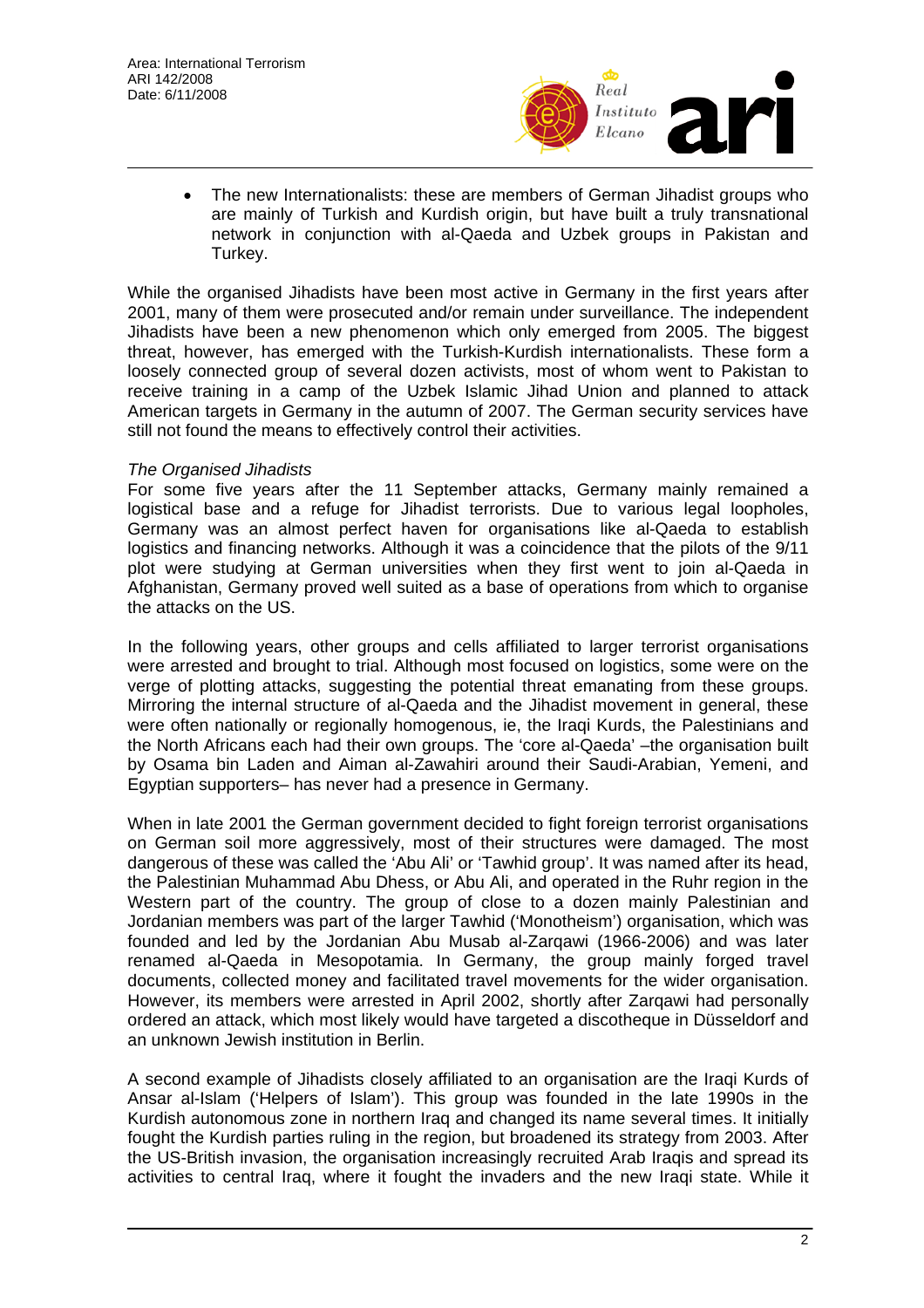

became one of the most important elements of the Iraqi insurgency, it relied heavily on support from the Iraqi-Kurdish diaspora and Arab sympathisers in Europe. It maintained a large network in Scandinavia, Germany and northern Italy, which provided the organisation with recruits, finances and equipment. Some of the group's media activity – especially the production of its Internet magazine– seems to have been supported from Europe as well.

In Germany, the security services began clamping down on the support structures of Ansar al-Islam from late 2003, when a leading member of the organisation, Luqman Amin Muhammad, was arrested in Munich. In the following years, the German police dismantled the group's leadership, which was based in southern Germany, and jailed several supporters in an effort to impede their activities. In November 2004, however, three members of Ansar al-Islam were arrested because they had allegedly planned to perpetrate an attack on the Iraqi Interim Prime Minister Iyad Allawi during his visit to Berlin. While the evidence presented in the case was not totally convincing, the events again hinted at the possibility of logistic cells deciding to take action if circumstances convinced or forced them to do so.

Although the Ansar al-Islam have lost some of their importance in Iraq, they still command considerable support among the Iraqi-Kurdish diaspora in Germany. This is especially worrying because Turkish Kurds have joined Jihadist groups in greater numbers in recent years. The same holds true for Palestinians. There is a sizeable community of Palestinians in Germany and they might well be influenced by the radicalisation of the Palestinian diaspora that countries like Jordan, Egypt, Syria and Lebanon have experienced in recent years. The organised Jihadis are a threat to be reckoned with.

## *The Independent Jihadists*

From 2005-06, a growing trend towards independent terrorist action became evident in Germany. Its protagonists are often young Muslims who have been born or have grown up in Germany and lack the sophisticated support networks of the larger organisations. Nevertheless, most of these cells or groups are not leaderless. Although concrete evidence is scant, there are hints as to contacts with larger organisations in the Middle East and South Asia. Most importantly, those who want to strike against their enemies effectively still have to gain access to the terrorist training and logistics of larger organisations.

Perhaps the most striking example of a truly independent 'leaderless' Jihadist is the Pakistani student Amer Cheema. In March 2006 he tried to stab the editor of the conservative daily *Die Welt*, Roger Köppel, in Berlin. He claimed that he was motivated by the fact that *Die Welt* had reprinted some of the Danish cartoons of the prophet Muhammad which not only the Jihadists saw as provocative and which triggered a severe crisis in Muslim-Western relations in early 2006.

With the plot of the two 'suitcase bombers' motivated by the same events, the cartoon crisis might have resulted in Germany's first major attack in July 2006. The Lebanese university students, who had only arrived in Germany a year-and-a-half before the attacks, planted home-made bombs in two regional trains in North Rhine-Westphalia. Due to a technical mistake, however, the bombs failed to detonate. One of the plotters, Yusuf al-Hajj Dib, was arrested in Germany, while his accomplice, Jihad Hamad, fled to his native Lebanon and was jailed there. And while the plot was generally depicted as being hatched by two independent individuals, it later became clear that at least Yusuf Dib had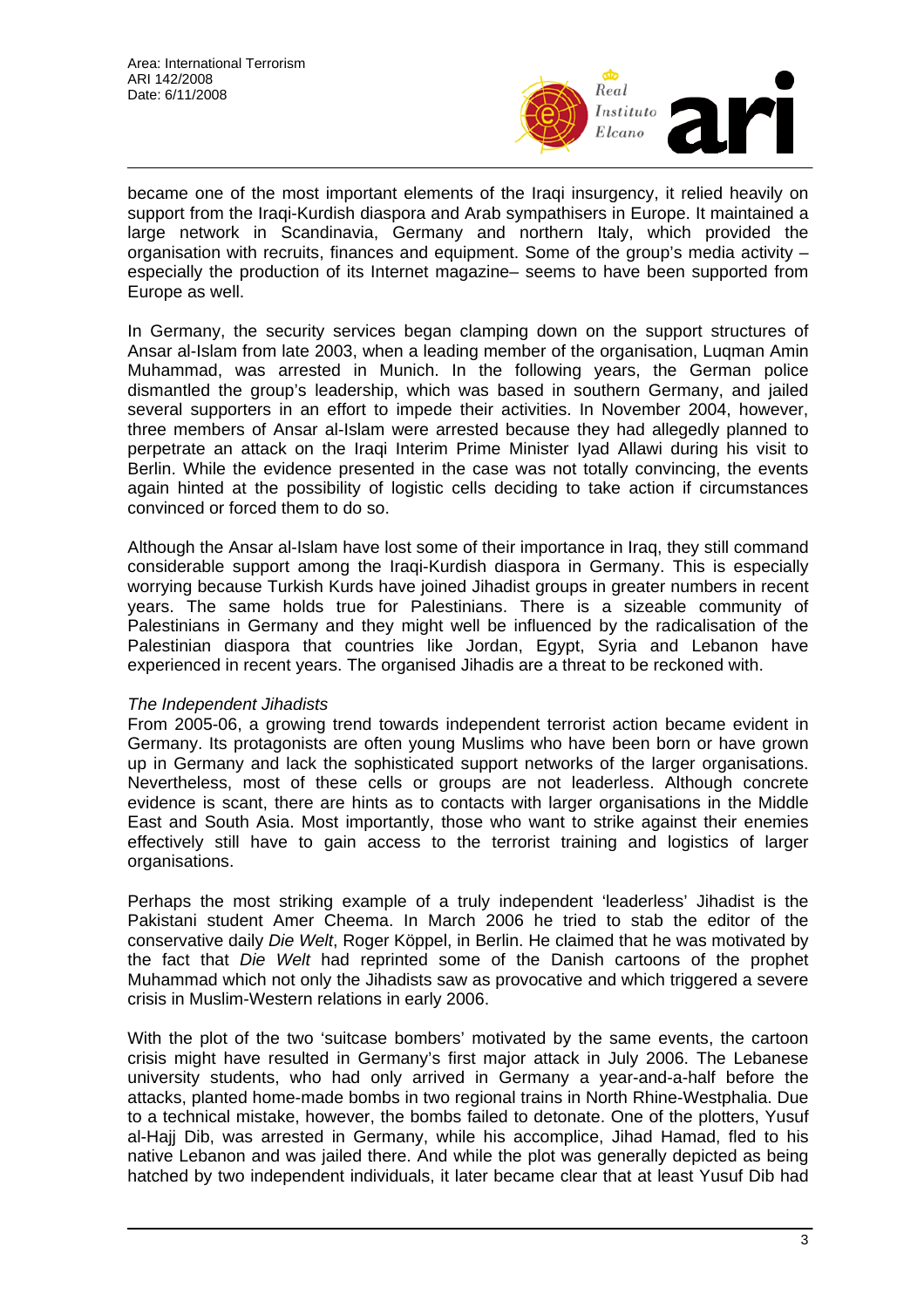

contacts with the Jihadist scene in Lebanon with ties to Syria and Iraq. His brother Saddam was a prominent member of the Lebanese organisation Fath al-Islam. He died in a clash with the Lebanese army in Tripoli in May 2007.

Independent Jihadists are deeply aware of the need for organisational support in order to build effectively functioning groups. This became clear in the case of the Moroccan student Radwan al-Habhab, who was arrested in Hamburg in July 2006. As the owner of an Internet café in the northern city of Kiel, he started his career as a Jihadi web activist before he began organising the trips of young Moroccan volunteers to Iraq via Syria. However, in order to work effectively, he realised that he needed to win the trust of his contacts in Syria and meet them personally. Therefore, al-Habhab travelled to Syria and later to Algeria, allegedly in order to receive terrorist training in a camp of the local Salafist Group for Preaching and Combat (GSPC). Together with some friends he had decided that in order to build a terrorist cell he needed specialised training. And this –the same as trust– was not available on the Internet. Habhab's development, perhaps more than any other, shows the continuing importance of the organisational element in terrorist activity in Europe.

Nevertheless, there is a clearly discernible trend towards more independent forms of activity which have rendered Jihadist terrorism in Germany as in other countries more unpredictable than in the past.

#### *The New Internationalists*

There is a third and distinctly German phenomenon which combines characteristics of the cases mentioned above. Its protagonists might be called the new internationalists, since they have transcended some of the hitherto important dividing lines between national and ethnic affiliations which are still typical of the organised and mainly independent Jihadists. In essence, Germany has witnessed the emergence of a large group of Turkish, Turkish Kurd and some German converts and Arabs, many of whom have gone to the Pakistani tribal areas in order to receive terrorist training in camps there. In Waziristan they made contact with al-Qaeda, the Taliban and an Uzbek organisation called the Islamic Jihad Union (IJU) and have thereby built a truly transnational and multinational network.

Three members of this group, two converts and a Turk, were arrested in a small town in the Sauerland region in the western state of North-Rhine Westphalia in early September 2007. They had assembled bomb-making materials and planned to attack American and possibly Uzbek targets in Germany. The orders seem to have been given from the IJU headquarters in North Waziristan. The IJU is a small organisation which seems to have splintered from the larger Islamic Movement of Uzbekistan (IMU) because the latter refused to follow an internationalist line, ie, a strategy of global jihad alongside the Taliban and al-Qaeda in Afghanistan. The IMU has remained focused on its native country, Uzbekistan, and has hardly ever joined in the fight against Western troops in Afghanistan. In contrast to the IMU, the IJU, by plotting attacks in Germany aimed at exploiting the growing criticism of the campaign in Afghanistan by German public opinion and influencing the German debate about the parliamentary extension of the Afghanistan mandates which was due in October and November 2007. Germany was considered the weakest link in the chain of major troop providers and the planners aimed at forcing a withdrawal of the German contingent.

After the plot was thwarted, it became clear that the arrested were part of a larger group of at least 20 to 30 people, most of which were of either Turkish or Turkish-Kurdish origin.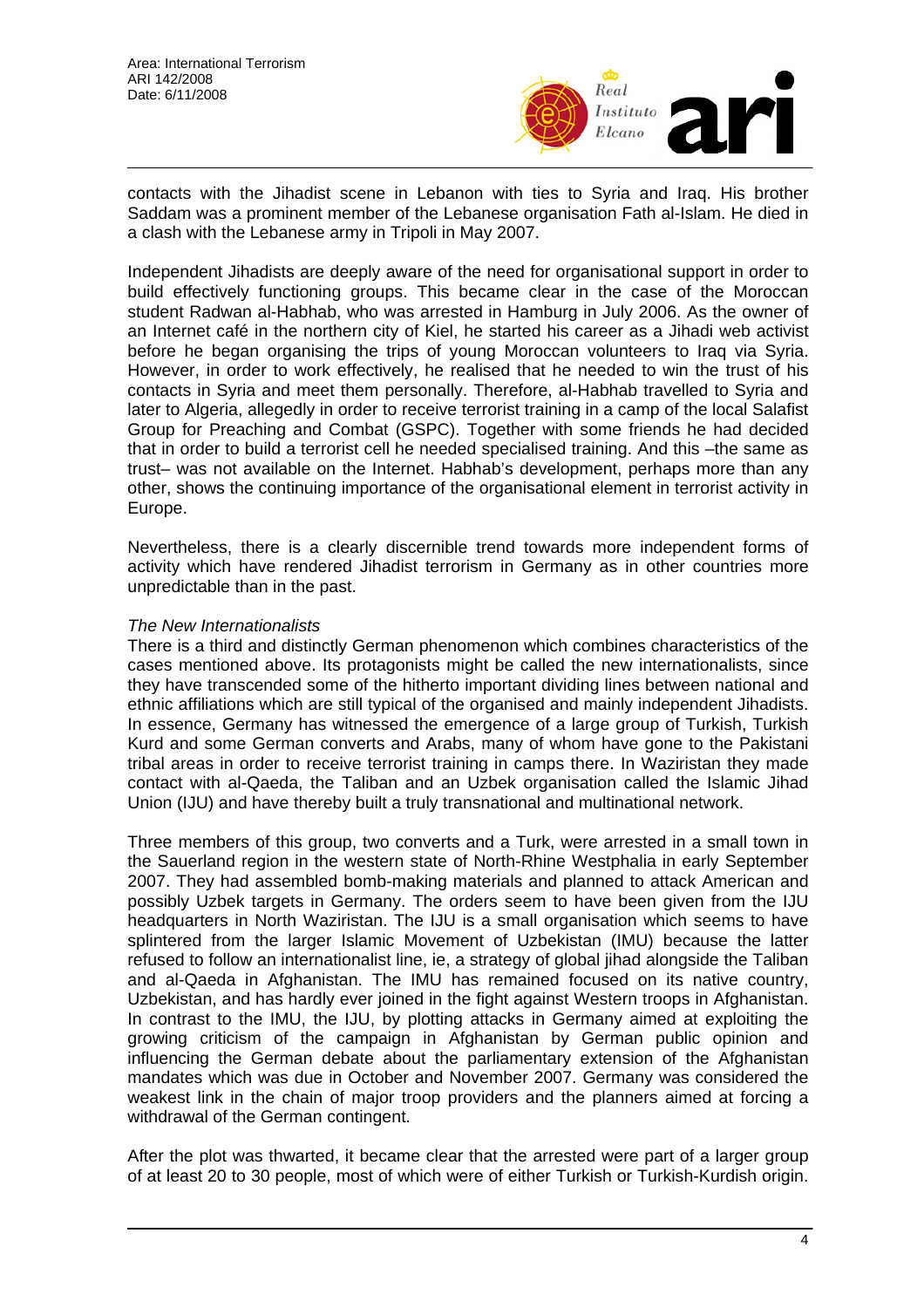

It appears that they had become radicalised in Germany and formed a group of likeminded young men around a Muslim cultural centre in Ulm in southern Germany. They then established contact with support networks of the Taliban and al-Qaeda in Pakistan. Once in Pakistan, they had been sent to Uzbek camps because they did not speak Arabic or Pashto, which made training with al-Qaeda and/or the Taliban difficult. Uzbek, however, is a Turkic language and communication between Uzbek and Turkish-speakers is relatively easy. Therefore, the camps established by Uzbek fighters were an ideal training location for the volunteers from Germany. In fact, the IJU's propaganda material continues to appear on a website located in Turkey in Turkish (*www.sehadetzamani.com*).

From 2006 or earlier, the IJU and the new recruits built a network from Pakistan via Turkey to Germany, which seems to function until today. While the German media focused on converts within the group, its Turkish-Kurdish character is a lot more problematic. Germany is home to more than 2 million Turks, among them 500,000 Turkish Kurds. Until 2006, Turks had not embraced Jihadist terrorism in large numbers and Germany had been safer than other countries partly because of the dominance of the Turkish element among the German migrant population. If the events of September 2007 and the dismantling of their network does indeed indicate a trend, then the terrorist threat to Germany might be growing. There is some evidence that this is the case. Specialists in the German security services see a growing trend towards the radicalisation of young Turks. Jihadist websites in Turkish seem to enjoy a growing popularity in Turkey just as in Germany.

# *Germany's Reaction*

Germany has not yet found its way in order to counter the threat of Jihadist terrorism. Right after the attacks of 11 September 2001, the government gave up its former policy towards foreign terrorists, which had bordered on appeasement. Until August 2002, only membership in a German –not in a foreign terrorist organisation– was punishable according to German law. The German government reformed parts of its security architecture, trying to centralise at least the information flow in the 38 federal and state institutions responsible for counter-terrorism. The security services, especially the federal police (*Bundeskriminalamt*, BKA) received ample funding and new personnel in order to counter the new threat.

By a combination of determination and luck, the police and the intelligence services were able to thwart the activities of those groups which were affiliated to larger organisations. Traditional measures, like the interception of communications, proved to be an important instrument in following the tracks of the Tawhid group and the logistics cells of Ansar al-Islam. However, with the emergence of more independent groups and individuals these measures soon became insufficient. The suitcase bombers' plot failed, so that it was due to pure luck that the first big attack in Germany did not take place. The information about the plot of the Sauerland cell was passed on to Germany by the US government, which had intercepted Internet communications between the Pakistani tribal areas and Germany. Countering these terrorist phenomena will require different approaches by the German security services. German police and intelligence will need to monitor radicalisation and recruitment among young German Muslims and among students in German universities much more closely. This will require a return to classical forms of human intelligence, which are not popular in Germany –neither East nor West–. For the time being, the German government still focuses on technical solutions.